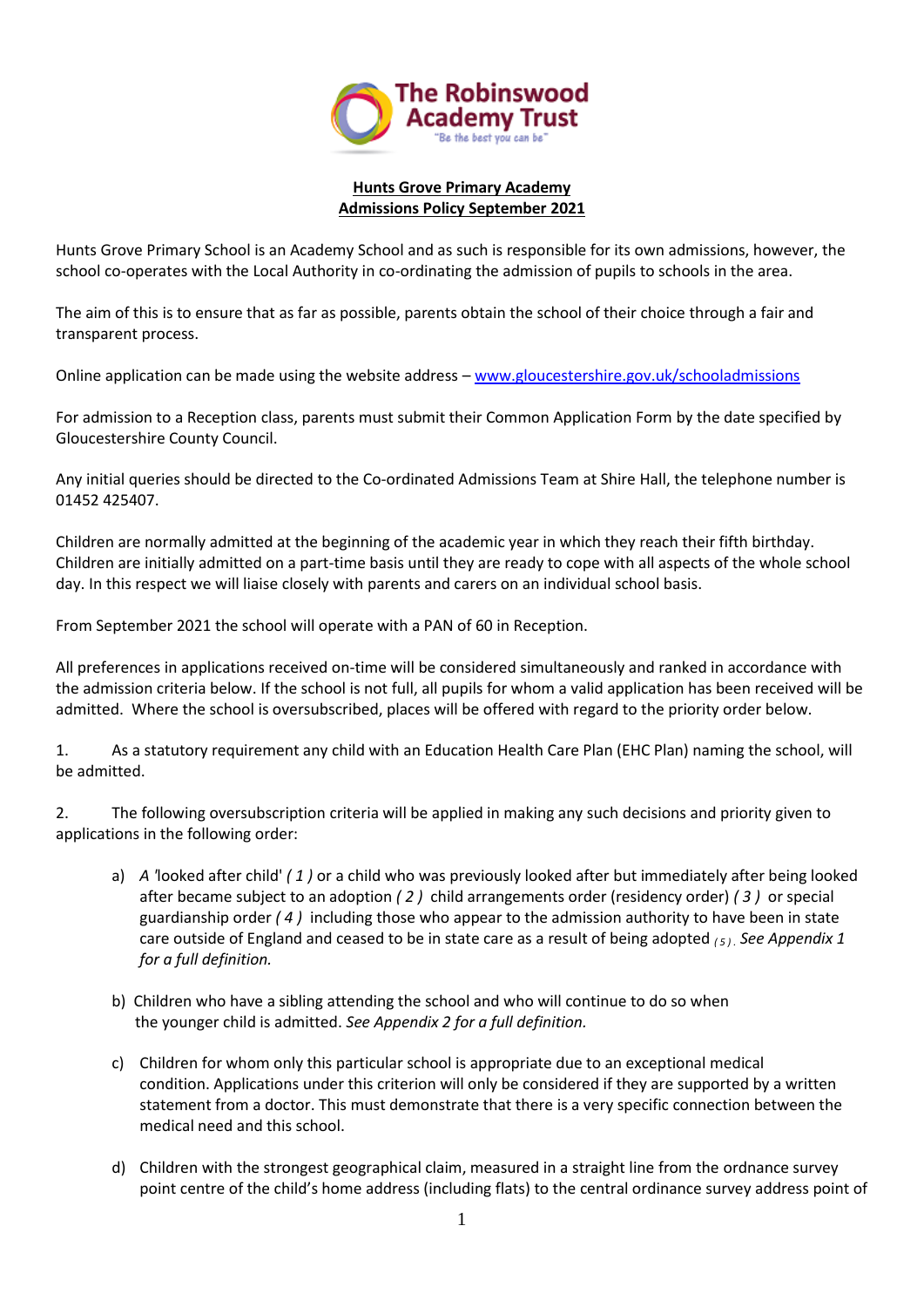the school, using the Local Authority's computerised measuring system, with those living closer to the school receiving the higher priority.

Where any particular category at points a-c above is oversubscribed, criterion d (strongest geographical claim based on straight line distance) will be used to determine which child is offered a place.

#### **Tie Breaker**

In the event of a tie breaker being needed, this will be the drawing of lots by an independent person in a supervised process.

### **Notes**

Where twins or children from multiple births are concerned they will be considered as one applicant when applying oversubscription criteria but counted separately towards the PAN. It is not our intention to split multiple birth children.

The straight line measurement from an apartment block is also taken from the ordnance survey point of the block. Apartments in the same block will be treated equally**.** If after applying the distance tie breaker there are more applications than places available from the apartment block furthest away, a further tie breaker of Random Allocation will be used for the applications from this block. This will be in the form of a manual process which is overseen by an independent person.

### **Appeals**

All applicants refused a place have a right of appeal to an independent appeal panel constituted and operated in accordance with the School Admission Appeals Code. Appellants should contact the School Office for information on how to appeal. Information on the timetable for the appeals process is on our website at: [www.huntsgrovepa.co.uk](http://www.huntsgrovepa.co.uk/)

### **Waiting Lists**

If the school is oversubscribed, a waiting list will be held by the school for (at least) the first school term (i.e. until end of December). The waiting list will be prioritised according to the school's oversubscription criteria. *See Appendix 3 below*.

Children's position on the waiting list will be determined solely in accordance with the oversubscription criteria. Where places become vacant, they will be allocated to children on the waiting list in accordance with the oversubscription criteria. The waiting list will be reordered in accordance with the oversubscription criteria whenever anyone is added to or leaves it.

#### **Fair Access Protocols**

The school has signed up to the In-Year Fair Access Protocols held by the Local Authority. Should a vulnerable child within these Protocols require a place at the school, they will take precedence over any child on the waiting list.

#### **In Year Admissions**

In Year Admissions will be managed by the school in line with the criteria described here.

#### **Transport**

The LA has a statutory responsibility to provide transport in certain circumstances. To find out more and determine whether you will be eligible, you should contact Shire Hall at the number given above.

#### **Summer Born Children**

Due to the changes within the School Admission Code 2014, we recommend that parents /carers look at the information located on the Gloucestershire County Council Website to view the options available to them: [http://www.gloucestershire.gov.uk/schooladmissions/startingprimary](http://www.gloucestershire.gov.uk/schooladmissions)